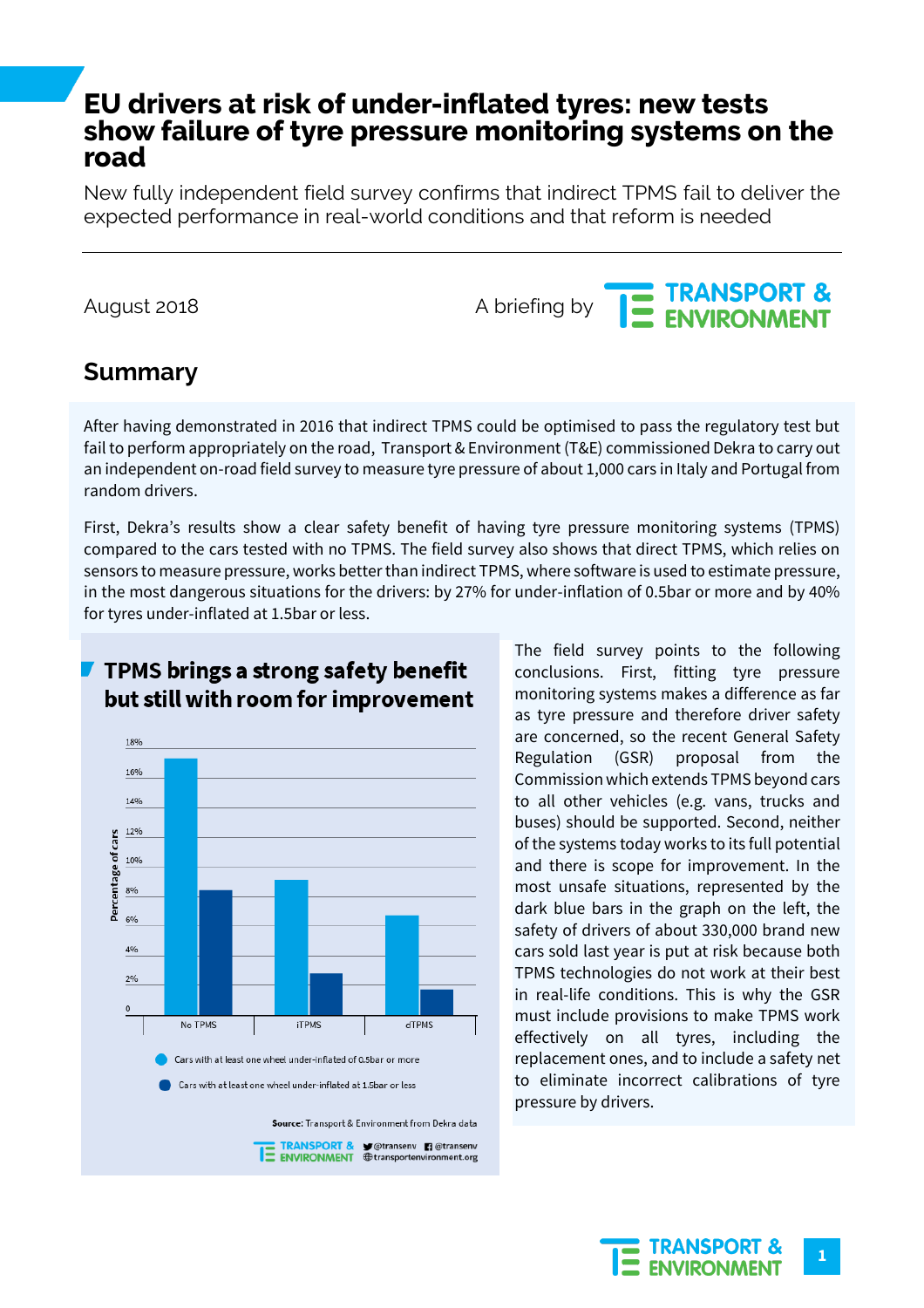## **1. Introduction**

Tyre pressure monitoring systems (TPMS), designed to alert the driver when their tyres are deflating or at a dangerously low pressure, have been mandatory on passenger cars in Europe since 2014. There are two systems on the market today – direct and indirect TPMS; with carmakers often choosing to equip their vehicles with indirect systems due to their lower price. In November 2016, Transport & Environment (T&E) published a report underlining the failure of indirect TPMS to deliver the expected safety performance outside of the regulatory test. The test results showed how indirect systems fail to deliver warning signals in many real-world driving situations with dangerously under-inflated tyres that fall outside the narrow conditions of the type approval tests; those tests have since been strengthened at UNECE level<sup>1</sup> but not yet implemented into EU law. In May 2018, the Commission presented a proposal to review the General Safety Regulation (GSR). This is the law that mandates manufacturers to improve the safety performance of new vehicles in order for them to be permitted for sale on the EU market. Whereas TPMS has been a legal requirement only for passenger cars, Article 5 of the new GSR proposal extends the application of TPMS to all vehicles (i.e. vans, buses, and trucks). Moreover, the new testing methodology for TPMS developed at the United Nations is introduced into the EU law (UN Regulation n°141) from as soon as the new Regulation applies.

The new GSR proposal is the main law governing vehicles safety across Europe, and is a once in a decade opportunity to mandate the latest and effective technology to make road transport in Europe safer. To complement its earlier work on TPMS and feed into the GSR discussions, T&E has decided to undertake further tests on the real-world performance of direct and indirect tyre pressure systems in everyday operations. For this purpose, Dekra was commissioned to carry out a comprehensive, randomised and fully independent field survey to measure tyre pressure on a large sample of cars designed to compare the under-inflation events of direct and indirect TPMS, as well as cars with no TPMS. This briefing, accompanied by the test reports, summarises the findings.

## **2. Field survey shows safety benefit of TPMS but technology improvement is needed<sup>2</sup>**

## **2.1. Methodology of the measurement campaign**

T&E asked the testing and certification company Dekra to independently survey about 1,000 vehicles in Italy and Portugal (619 and 418 respectively), which is a large and representative sample of the current fleet. These two countries have been chosen in order not to have biased results caused by the regular change of winter/summer tyres that is compulsory or usual in Northern European countries.

During the survey, there was no targeting of specific brands or models. The only conditions so that a vehicle can be surveyed are the following:

- Cars equipped with a direct or indirect TPMS, firstly registered after November  $1<sup>st</sup>$  2014 (the mandatory implementation date for all new vehicles registered in the EU<sup>3</sup>);
- Cars that do not fit any TPMS or tyre puncture detection system, firstly registered between January  $1<sup>st</sup>$  2009 and December 31 $<sup>st</sup>$  2013.</sup>

From the 1,037 vehicles surveyed in total, 486 cars did not have any fitted TPMS (47%), 299 cars were fitted with direct TPMS (29%), while 252 cars were equipped with indirect TPMS (24%).



<sup>&</sup>lt;sup>1</sup> UNECE stands for the United Nations Economic Commission for Europe. This UN regional commission develops international regulations for motor vehicles on safety and emissions for instance that can be transposed, partly or entirely, into the EU law.

<sup>2</sup> Final reports from Dekra are published alongside this briefing on T&E's website

<sup>&</sup>lt;sup>3</sup> Official Journal of the EU[, Regulation n°523/2012](http://eur-lex.europa.eu/legal-content/EN/TXT/?uri=celex%3A32012R0523)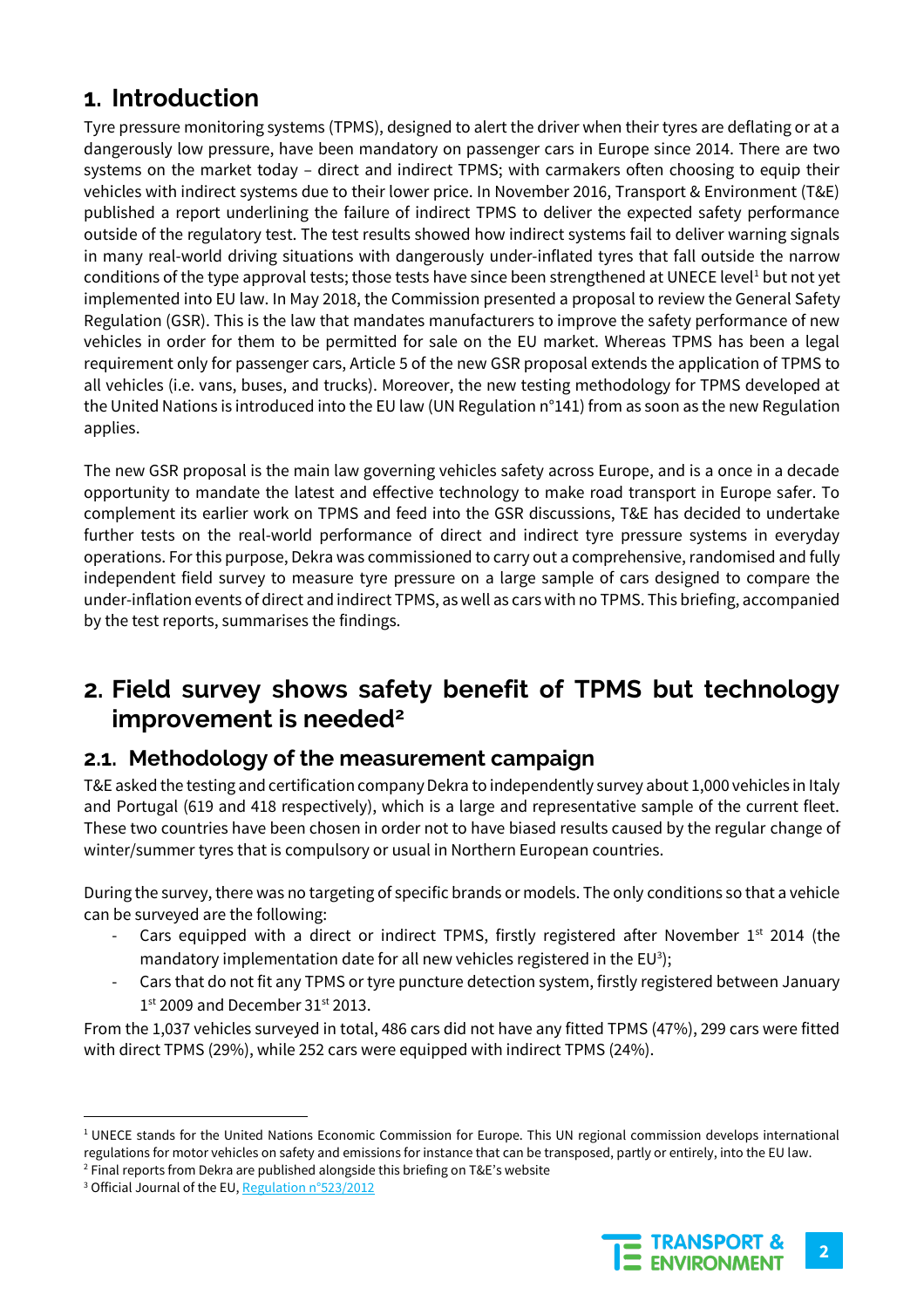The pressure of each tyre is measured and then normalised according to the measured ambient air temperature and the measured tyre temperature. Indeed, as temperatures and pressures are physically linked according to the ideal gas law, it is necessary to take into account the fact that tyre pressures were measured while tyres were hot and the differences with ambient air temperatures. A comparison is then made between these normalised tyre pressures and the tyre pressures recommended by the car manufacturer, which are defined for cold tyres. In order to strengthen the analysis, information regarding the TPMS fitted on the vehicle, the first date of registration and the recommended tyre pressures were checked for each vehicle thanks to its Vehicle Identification Number (VIN). Any VIN-checked vehicle that respects the criteria described above has been included in the results presented below. Due to legal restrictions, Dekra could not access information displayed on the dashboards of the surveyed cars in neither in Italy nor Portugal. This means that potential under-inflation or malfunction warning messages could not be accurately accessed.

## **2.2. Tyre under-inflation of 0.3/0.5bar or more**

According to tyre manufacturers, an under-inflation of 0.3bar is considered to be moderate, while an underinflation of 0.5bar is considered to be dangerous.<sup>4</sup> Under-inflated tyres increase the rolling resistance of a vehicle, meaning that the fuel consumption and  $CO<sub>2</sub>$  emissions are getting more important. However, it is also a major safety concern as tyre under-inflation leads to poorer vehicle handling, increased stopping distances, aquaplaning, as well as premature tyre wear. With an under-inflation of 0.5bar or more, dangerous tyre blowouts can happen resulting in vehicle loss of control and possibly rollovers.





 $\overline{a}$ 



The Figure 1 focuses on the percentage of surveyed cars having at least one wheel under-inflated of 0.5bar or more, while the Figure 2 focuses on the percentage of all wheels with the same under-inflation threshold for each fitted technology. The results clearly show that **to fit a TPMS system on cars bring a safety benefit** to drivers and other road users compared to cars without any system: indirect systems nearly halve the proportion of cars that have at least one wheel under-inflated of 0.5bar or more, while direct systems

<sup>4</sup> TNO[, Study on some safety-related aspects of tyre use,](https://ec.europa.eu/transport/road_safety/sites/roadsafety/files/pdf/vehicles/study_tyres_2014.pdf) TNO 2014 R11423-v2, 22/12/2016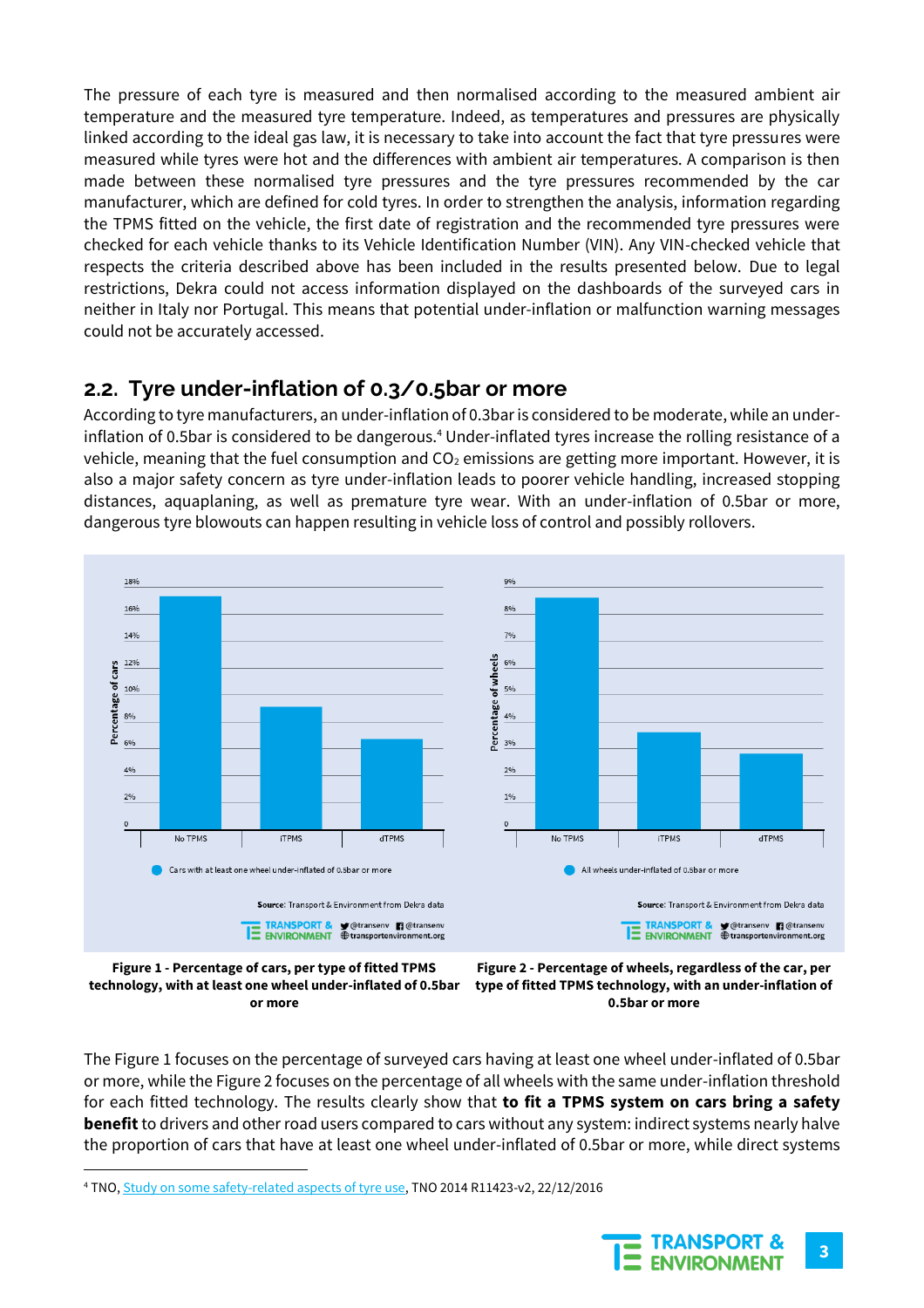bring the proportion down by 61% compared to cars without any of these technologies. These figures also mean that direct systems are more efficient by 27% compared to the indirect TPMS to prevent this situation.

The Figure 2 is similar regarding the technology comparison and the under-inflation threshold but in this case, all wheels for which the tyre pressure has been measured are mixed. The trends are similar about how beneficial for safety: indirect systems reduce down by 58% the number of under-inflated wheels of 0.5bar or more, while direct systems go a bit further with almost two-thirds less compared to cars without any TPMS. In that case, it means that direct systems are 20% more efficient than indirect TPMS.

Even though these results are encouraging, it also underlines that **direct systems bring a slightly better benefit than indirect systems** but also that **there is room for improvement regarding the performance of both technologies in real-life conditions**. Indeed, in the Figure 1, a weighted average of 8% of cars fitted with a TPMS (either direct orindirect) still have a dangerous tyre under-inflation. This proportion represents about 1.2 million brand new cars sold last year in the EU for which the drivers' safety is put at risk because TPMS systems not working at their full potential in real-life conditions.<sup>5</sup>

When the focus is made on the moderate tyre under-inflation level of 0.3bar or more, the same conclusions can be drawn from the results. The proportion of cars fitted with indirect systems is reduced by a quarter compared to older vehicles without such a system, while direct TPMS bring this proportion down by one third. Again, despite these systems, improvement should be made in order to reduce further the number of cars that still have this level of tyre under-inflation: 31% for cars with indirect TPMS, 28% for cars with direct TPMS – while the percentage goes up to 41% for cars without any fitted TPMS.



#### **2.3. Tyre under-inflation at a level of 1.5bar or less**

The second situation considered in the field survey is when the tyre pressure reaches an extremely low tyre pressure of 1.5bar or less. Such a low pressure level in a tyre is seriously unsafe for drivers and the other road users, with tyre starting to detach from its rim in certain conditions (when cornering, braking, etc.). This threshold is used in the current EU regulation as one of the conditions to trigger a warning signal on the dashboard of the vehicle.<sup>6</sup>

The Figure 3 makes a comparison of the percentages of cars that have such a low pressure between the different technologies. As underlined in the previous section, the current regulation brings a benefit for more safety, as indirect systems bring this proportion down by two thirds compared to cars without any system, while direct TPMS go further with a reduction of 80%. This means that direct TPMS are 40% more efficient to prevent this situation compared to indirect systems. This is a bigger efficiency gap compared to the previous chapter.

<sup>&</sup>lt;sup>6</sup> T&E[, Failure of indirect tyre pressure monitoring systems puts drivers and road users at risk,](https://www.transportenvironment.org/publications/failure-indirect-tyre-pressure-monitoring-systems-puts-drivers-and-road-users-risk) 07/11/2016



**Figure 3 - Percentage of cars, per type of fitted TPMS technology, with at least one wheel under-inflated at 1.5bar or less**

<sup>&</sup>lt;sup>5</sup> All brand news cars sold in the EU have to be fitted with a TPMS since November 2014. According to **ACEA**, 15.1 million passenger cars were sold in the EU in 2017.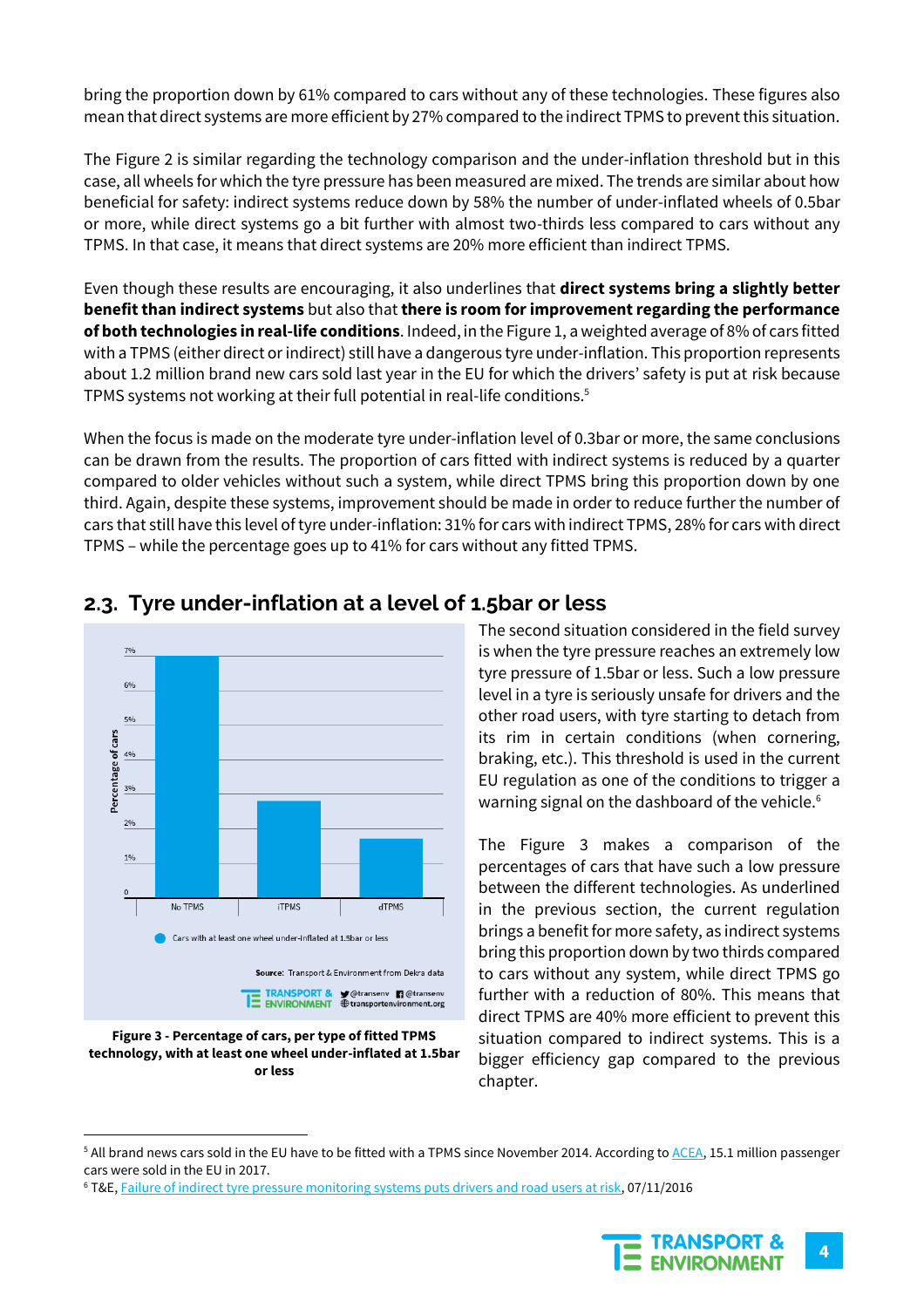However, this still represents a major safety issue as, on average, 2% of the cars fitted with a TPMS system still have a low tyre pressure level of 1.5bar or less. In other words, about 330,000 of those cars sold in 2017, are being driven on Europe's roads in very unsafe conditions while this could have been avoided with a more stringent TPMS regulation.

# **3. Conclusions and recommendations**

The results of the field survey show that **vehicles fitted with TPMS systems provide safer levels of tyre pressure compared with pre-2014 vehicles that are fitted with no TPMS**. This highlights the benefits of TPMS and shows why such technology should be mandatory for all vehicle categories so that all new trucks, vans, buses, and cars are fitted with some form of TPMS.

The field survey confirms that **vehicles equipped with indirect TPMS continue to fail to deliver the optimum road safety for which TPMS had been specifically mandated**. <sup>7</sup> This is unfortunately not surprising as T&E's test programme in 2016 already exposed the failure of indirect TPMS to raise underinflation and malfunction warnings, outside of the regulatory test, including when the tyre pressure was actually lower than 1.5bar.<sup>8</sup> This situation is very unsafe as the driver – knowing the tyre safety systems are present in the car - is left to believe that their tyres are safe. This is unacceptable, especially when tyre pressure lower than 1.5bar is critical for safety, with a tyre starting to detach from its rim, for example when braking or cornering.

In summary, the field survey commissioned by T&E shows that **direct TPMS bring a slightly improved benefit** (also fuel consumption as a result of optimally pumped tyres) **in the most dangerous situations**. When tyres are under-inflated of 0.5bar or more, direct TPMS are 27% more efficient than indirect systems to prevent this situation. When tyres are under-inflated at 1.5bar, considered as seriously unsafe, this better efficient of direct TPMS goes to 40% compared to indirect systems.

However, the most remarkable finding from the tests is that **neither of the TPMS systems fitted to cars today are fully effective at preventing dangerous tyre under-inflation** or work to their potential. In the most unsafe situation with tyres under-inflated at a level of 1.5bar or less, current TPMS technologies put at risk the safety of drivers of about 330,000 brand new cars sold last year in the EU. This calls for the improved regulation needed to make both systems more effective in the future. The need to tighten TPMS regulation has already been acknowledged in 2016 by UNECE,<sup>9</sup> and its working group WP.29/GRRF, dealing with safety provisions amongst other issues. The UNECE adopted amendments, that are now part of the new ECE R.141 TPMS regulation,<sup>10</sup> clarifying that TPMS must operate "over a wide range of road and environmental conditions" (instead of in accordance with the test procedure only), and that a malfunction warning time cannot be ignored due to "external influence" that manufacturers are currently allowed to use as a derogation (similar to the abuse of loopholes for switching off exhaust treatment systems to protect the engine).

T&E calls on the EU – in its current review of the General Safety Regulation (GSR) proposed by the Commission in May 2018 – to strengthen EU-wide TPMS provisions. Specifically, the below recommendations should be **swiftly implemented into the EU law with an ambitious timetable**, 2020 for new types and **2021 for all new registered vehicles**:

1. Full transposition in to the EU of the new TPMS requirements agreed at UNECE (Regulation R.141);

<sup>&</sup>lt;sup>10</sup> UNECE, Regulation No. 141 - [Tyre Pressure Monitoring Systems \(TPMS\),](https://www.unece.org/trans/main/wp29/wp29regs141-160.html) Addendum 140, January 2017



<sup>&</sup>lt;sup>7</sup> Official Journal of the European Union[, Regulation n°661/2009,](https://eur-lex.europa.eu/legal-content/EN/ALL/?uri=celex:32009R0661) Article 9.2

<sup>8</sup> T&E[, Failure of indirect tyre pressure monitoring systems puts drivers and road users at risk,](https://www.transportenvironment.org/publications/failure-indirect-tyre-pressure-monitoring-systems-puts-drivers-and-road-users-risk) 07/11/2016

<sup>&</sup>lt;sup>9</sup> UNECE[, Proposal for amendments to ECE/TRANS/WP.29/GRRF/2016/5 \(New Regulation on TPMS\) as amended by GRRF at its 81](https://www.unece.org/fileadmin/DAM/trans/doc/2016/wp29grrf/GRRF-81-17r1e.pdf)<sup>[st](https://www.unece.org/fileadmin/DAM/trans/doc/2016/wp29grrf/GRRF-81-17r1e.pdf)</sup> [session,](https://www.unece.org/fileadmin/DAM/trans/doc/2016/wp29grrf/GRRF-81-17r1e.pdf) 01-05/02/2016